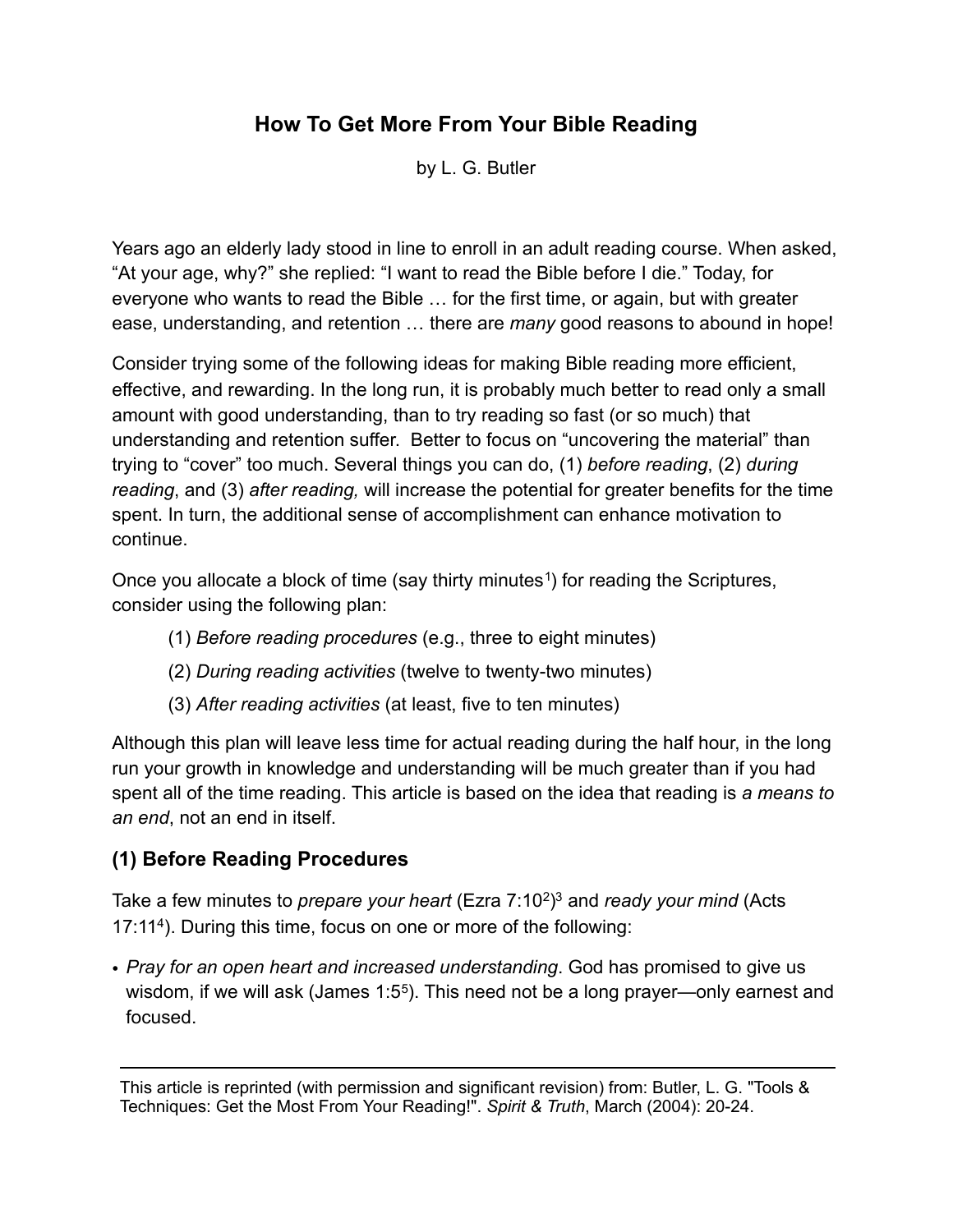- *Get in tune with your "hunger and thirst for righteousness."* Nothing can substitute for desire, whether it is in sports, academics, or understanding the word of God. Consider our potential for spiritual growth if we were to crave righteousness as much as we crave pizza, ice cream, or a juicy hamburger! Jesus assures that when people seek with this intensity of noble purpose, "they shall be filled" (Matthew 5:6). And, I might add, not with cholesterol and saturated fats—but with knowledge, righteousness, and hope!
- *Approach God's word with reverence*. The Scriptures are not only an ancient, valuable document, but are, indeed, the very *word of God*[6,](#page-4-5) having "the power of God to salvation" (Romans 1:16). When Nehemiah and his colleagues "opened the book" to read from it, the people "stood up," implying great reverence and respect (Nehemiah 8:5).
- *Focus your attention*. Lots of things compete for our attention. Find (or create) a quiet reading place away from the chaos that is so pervasive in our culture. Turn off the radio, television, and cell phone (or, put on airplane mode); even consciously nurture a quiet heart. Public speakers know this: "May I have your attention, please." Mothers know this: "You pay attention when I am speaking to you!" The apostle Paul knew this: "Give attention to reading …" (1 Timothy 4:13). Solomon, respected for his wisdom, knew this: "Now then, my sons, listen to me; pay attention to what I say" (Proverbs 7:24, NIV). The reason? Solomon explains: "Pay attention and gain understanding" (Proverbs 4:1, NIV).
- *Quickly survey the passage*. Look for key terms or phrases that give clues to (1) what the passage is about, including the general context, and (2) what type of writing it is (e.g., poetry, narrative, or informative; historical or prophetic; literal or figurative—such as a parable or metaphor). Use this survey procedure to help nurture curiosity and mental engagement.
- *Reflect briefly on what you already know about what you are about to read*. This step can help improve initial comprehension and increase long-term retention. Making connections between new and old learning can also enhance recall, thus reducing forgetfulness.
- *Establish your purposes.* Think about what you would like to learn as you read the passage. Focus more on understanding than just finishing the task. Consider some challenges you are facing in your walk with God, or topics/questions about which you want to know more.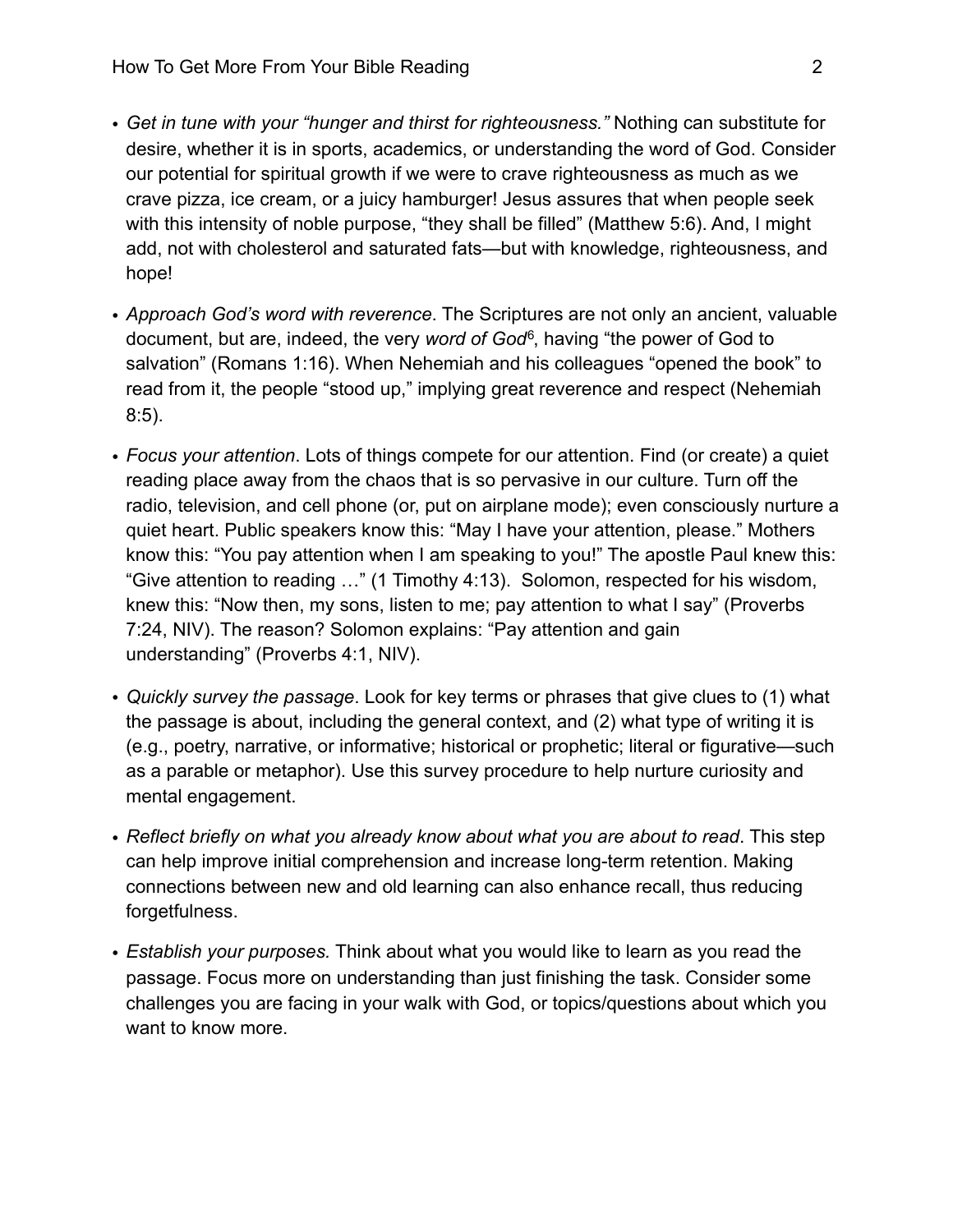## (**2) During Reading Activities**

While reading, engage your brain/mind in a variety of comprehension-enhancing processes:

- *Stay focused on learning and understanding*. It is important to keep attention and purpose focused. By doing so, you can help prevent getting to the end of a passage and pausing in wonderment ... "I have read every word and phrase, but I don't have a clue regarding anything the author said!" (Who has not experienced this!)
- *Practice active reading*. Interact with the text. Raise questions: "I wonder if …?" "What is meant by …?" "How might I use this in my life?" "Who is….?" "Why might this be important?" Try to connect what the author is saying with your own experience and knowledge; even judge what is being said (1 Corinthians 10:15; Acts 17:11). "During family Bible reading time," as Brett Hickey shared, "each family member can look for the most meaningful verse as a chapter is read out loud. This makes for good discussion afterwards."
- *Monitor your comprehension.* As you read, constantly ask: "How well do I understand what I am reading?" "Does my current understanding of the passage match what I already know about this incident, topic, or person?" If needed, use one or more of the following techniques: (1) slow down, (2) reread, (3) tentatively hold the thought in suspension while you read on to see if it is clarified later in the passage, or (4) hold questions (or write them down) to ask or to discuss with others later.
- *Stay attuned for God's message(s) in the passage.* If we are not careful, our biases, prejudices, beliefs, personal desires, or lack of love for truth will cause us to misunderstand God's true meaning, or even be deceived[.7](#page-4-6)
- *Do not get discouraged if you find words you cannot pronounce or passages hard to understand.* Using a *read along strategy*[8](#page-4-7) while listening to an audio recording of the Bible<sup>[9](#page-5-0)</sup> can help both with pronunciation of unknown words, and reading in "thought units." Reference works such as Bible dictionaries and maps can also help.

#### **(3) After Reading Activities**

Once you have finished reading the selection, allow some time to reflect on, respond to, and apply what you have just read:

• *Consider (observe and think about) what God has said*. God has promised that if we do, He will give understanding (2 Timothy 2:7). Like Mary, ponder the thoughts in your heart (Luke 2:19). "Meditate on these things; give yourself entirely to them, that your progress may be evident to all" (1 Timothy 4:15).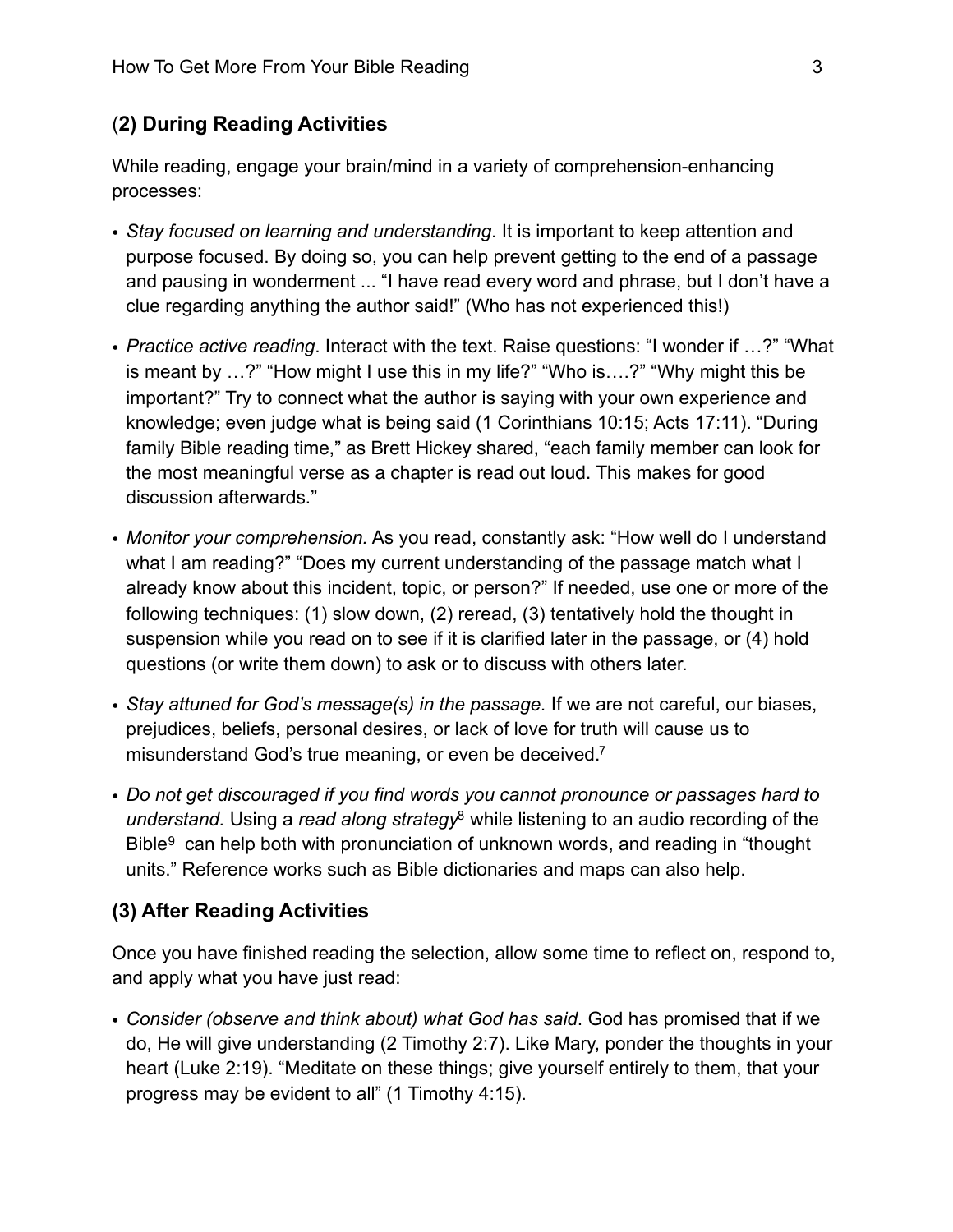- *Take notes.* Notes can include: questions you want to reflect on or discuss with others, items to study in more depth, ideas you want to remember, an outline or summary of the passage, quotes you plan to memorize, a personal response, or principles you intend to implement in your life.
- *Discuss with others what you are reading.* Jesus' disciples asked each other about things they did not understand (Mark 9:10; John 16:19); the Ethiopian official asked Philip for help in understanding a passage (Acts 8:30-38). Should you happen to misunderstand something, hopefully, others can explain "the way of God more accurately," as Priscilla and Aquila did for Apollos (Acts 18:26).
- *Allow yourself to respond emotionally to what you have read (e.g., rejoice, weep, fear, or be comforted).* After Nehemiah read the Scriptures one day, "All the people went their way to … rejoice greatly, because they understood the words that were declared to them" (Nehemiah 8:12). Awesome!
- *Reread the passage in the same or another translation*. The Bible is so rich with meaning we can never grasp everything in a lifetime of study, much less from a single reading. Read again (and, again) to recheck an interpretation or to accomplish a different purpose (e.g., more details, main ideas, themes, or look for ideas missed in previous readings). The more we learn, the more we will be able to learn—even from material we have already "read" a number of times. Amazing how this works! For all of you who are just beginning to read the Bible and find it "difficult," I encourage you to not get discouraged nor give up too quickly. In many ways reading the Bible is like harvesting strawberries—not all of the fruit is ready to harvest the "first picking!" Some of the sweetest fruit comes later!
- *Hide God's word in your heart.* Why read if we do not intend to remember? David provides a wonderful positive example: "Your word I have hidden in my heart, That I might not sin against You" (Psalms 119:11). To increase retention, review a number of times what you have read—by yourself or with others. Review: (1st) shortly after reading, (2nd) later the same day, (3rd) the next day, and (4th) a week or so later. Reviewing in this way will take additional time and effort, but can greatly increase the potential for remembering more, longer.
- *Identify changes you intend to make in your life as a result of your learning.* Be not a forgetful hearer but a doer, the Scriptures charge (James 1:25). It is not enough just to read or even to add knowledge. Instead, the goal is for us to "be transformed by the renewing of your [our]<sup>10</sup> mind, that you [we] may prove what is that good and acceptable and perfect will of God" (Romans 12:2).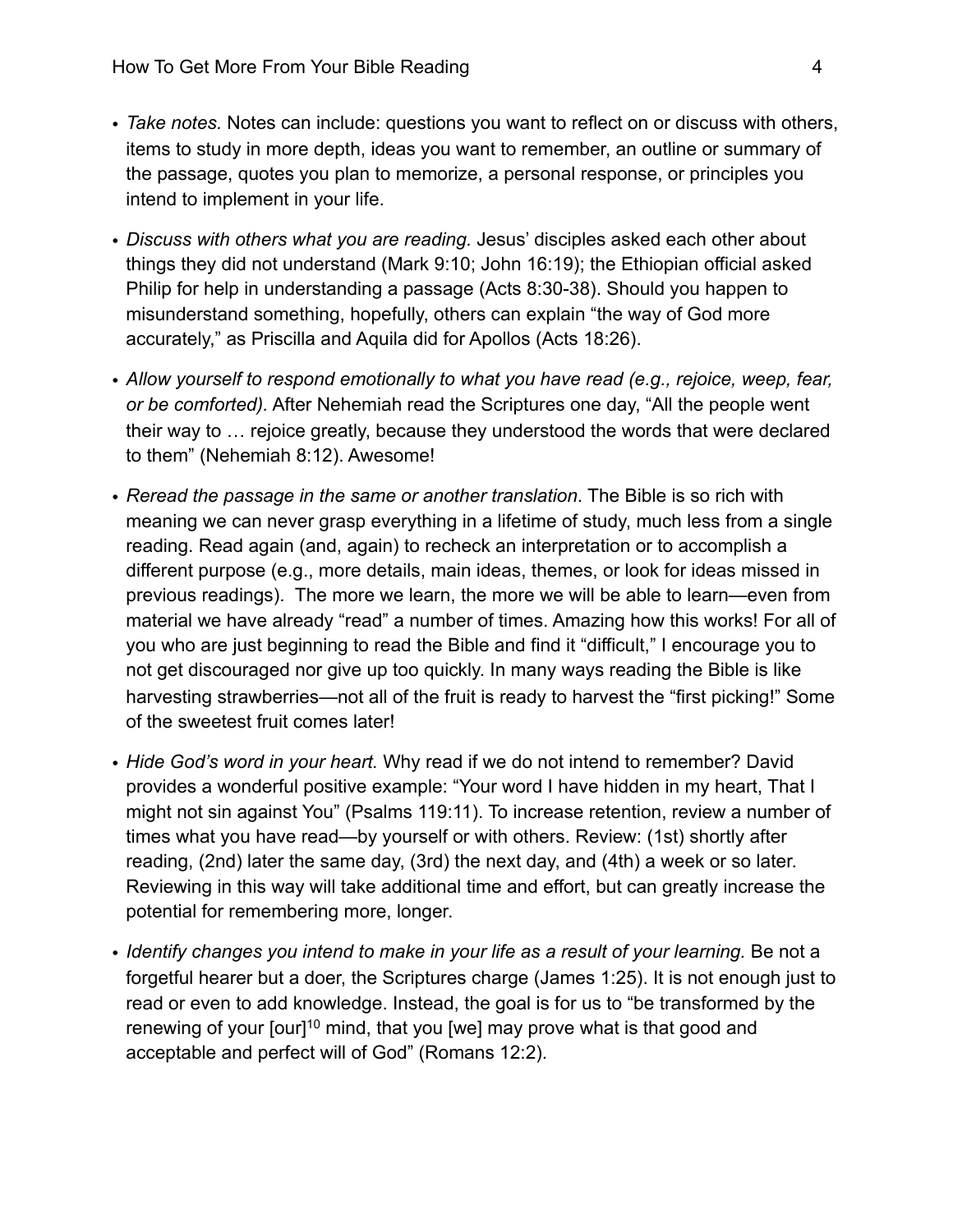#### **Summary and conclusions**

For many people, reading the Bible can be very challenging. If it is for you also, hopefully, the above suggestions will help you benefit more from the time and effort you spend in God's word. God assures: "If you seek her [i.e., knowledge] as silver, and search for her as for hidden treasures; then you will understand the fear of the LORD, and find the knowledge of God" (Proverbs 2:4-5).

#### **Endnotes**

<span id="page-4-0"></span><sup>1</sup> If you can find more than a half-hour each day, that would be great! In that case, use similar time *proportions* for the three segments.

<span id="page-4-1"></span>2"For Ezra had *prepared his heart* to seek the Law of the Lord, and to do it, and to teach statutes and ordinances in Israel" (Ezra 7:10, italics added).

<span id="page-4-2"></span><sup>3</sup> All Scripture quotations, unless otherwise indicated, are taken from the New King James Version. Copyright © 1982 by Thomas Nelson, Inc. Used by permission. All rights reserved.

<span id="page-4-3"></span>4 "These were more fair-minded than those in Thessalonica, in that they *received the word with all readiness ["with all readiness of mind," KJV]*, and searched the Scriptures daily to find out whether these things were so" (Acts 17:11, italics added).

<span id="page-4-4"></span>5 "If any of you lacks wisdom, let him ask of God, who gives to all liberally and without reproach, and it will be given to him" (James 1:5).

<span id="page-4-5"></span><sup>6</sup> "All Scripture is given by inspiration of God, and is profitable for doctrine, for reproof. for correction, for instruction in righteousness, that the man of God may be complete, thoroughly equipped for every good work" (2 Timothy 3:16-17, italics added).

<span id="page-4-6"></span>7 "...with all unrighteous deception among those who perish, *because they did not receive the love of the truth*, that they might be saved. And for this reason God will send them strong delusion, that they should believe the lie, that they all may be condemned who did not believe the truth but had pleasure in unrighteousness" (2 Thessalonians 2:9-12, italics added).

<span id="page-4-7"></span><sup>8</sup> A *read-along strategy* is a supportive learning procedure. In it you would have a copy of a Bible and follow along in it while listening to an audio recording of a narrator reading aloud the same passage in the same translation. As you listen, read along with the narrator (silently or "out loud"). Pay particular attention to pronunciation and reading in "thought units." Listening, reading, and thinking at the same time (when focused on the same passage) can be a powerful learning tool. Although this procedure can be used by anyone, it can be especially helpful for persons just beginning to read the Bible. Following are some sources of audio recordings of the Bible available online at no cost to users. Recordings of the Bible (in various translations) are also available for purchase online and from many bookstores.